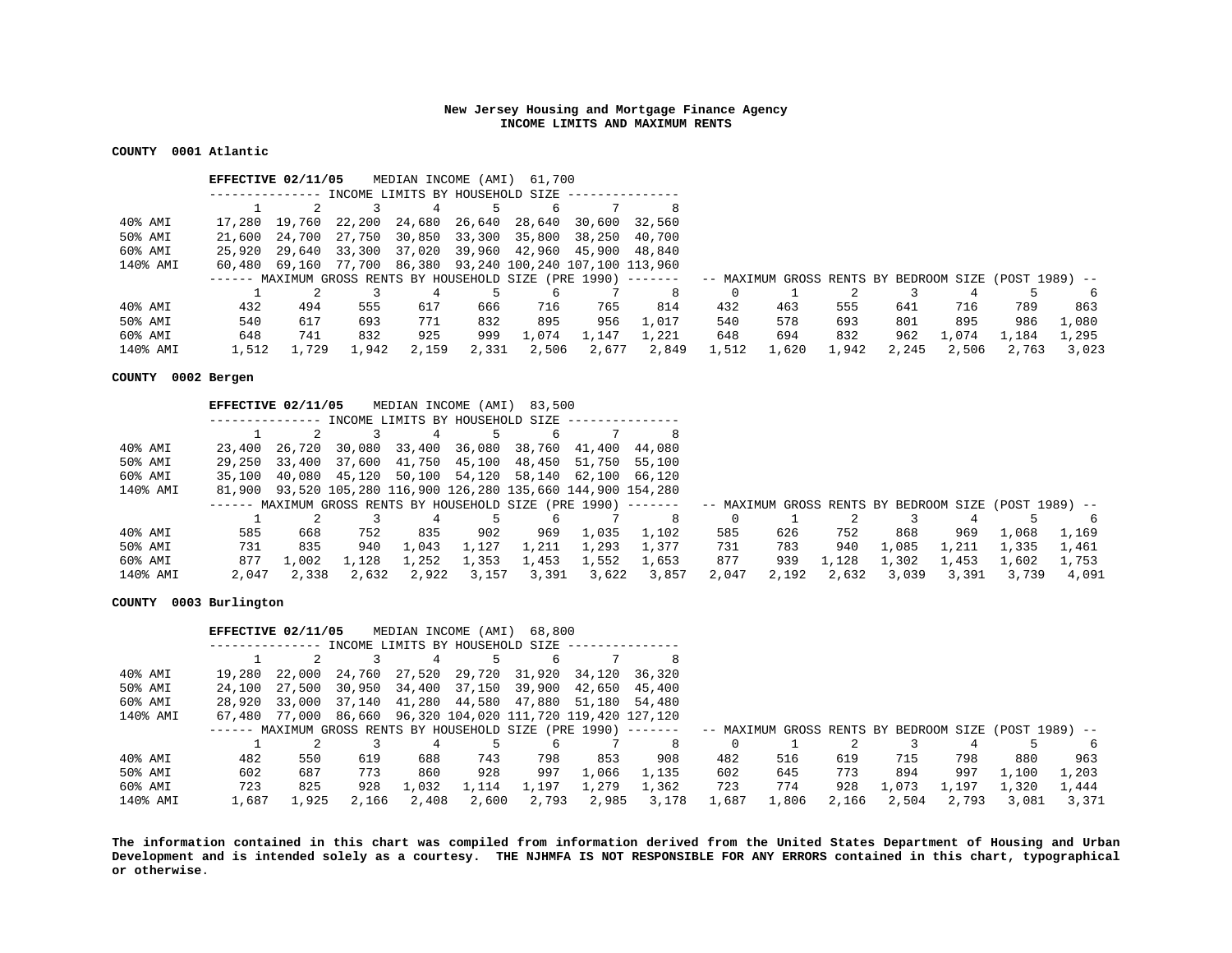## **COUNTY 0004 Camden**

|          | EFFECTIVE 02/11/05                                                                                                    |        |                                 | MEDIAN INCOME (AMI) |       | 68,800                                                      |        |        |       |       |       |       |       |       |       |
|----------|-----------------------------------------------------------------------------------------------------------------------|--------|---------------------------------|---------------------|-------|-------------------------------------------------------------|--------|--------|-------|-------|-------|-------|-------|-------|-------|
|          |                                                                                                                       |        | INCOME LIMITS BY HOUSEHOLD SIZE |                     |       |                                                             |        |        |       |       |       |       |       |       |       |
|          |                                                                                                                       |        |                                 |                     |       |                                                             |        | 8      |       |       |       |       |       |       |       |
| 40% AMI  | 19,280                                                                                                                | 22,000 | 24,760                          | 27,520 29,720       |       | 31,920 34,120                                               |        | 36,320 |       |       |       |       |       |       |       |
| 50% AMI  | 24,100                                                                                                                | 27,500 |                                 |                     |       | 30,950 34,400 37,150 39,900                                 | 42,650 | 45.400 |       |       |       |       |       |       |       |
| 60% AMI  | 28,920                                                                                                                |        |                                 |                     |       | 33,000 37,140 41,280 44,580 47,880 51,180                   |        | 54,480 |       |       |       |       |       |       |       |
| 140% AMI |                                                                                                                       |        |                                 |                     |       | 67,480 77,000 86,660 96,320 104,020 111,720 119,420 127,120 |        |        |       |       |       |       |       |       |       |
|          | ------ MAXIMUM GROSS RENTS BY HOUSEHOLD SIZE (PRE 1990) ------- -- MAXIMUM GROSS RENTS BY BEDROOM SIZE (POST 1989) -- |        |                                 |                     |       |                                                             |        |        |       |       |       |       |       |       |       |
|          |                                                                                                                       |        |                                 |                     |       |                                                             |        | 8      | 0     |       |       |       |       |       |       |
| 40% AMI  | 482                                                                                                                   | 550    | 619                             | 688                 | 743   | 798                                                         | 853    | 908    | 482   | 516   | 619   | 715   | 798   | 880   | 963   |
| 50% AMI  | 602                                                                                                                   | 687    | 773                             | 860                 | 928   | 997                                                         | 1,066  | 1,135  | 602   | 645   | 773   | 894   | 997   | 1,100 | 1,203 |
| 60% AMI  | 723                                                                                                                   | 825    | 928                             | 1,032               | 1,114 | 1,197                                                       | 1,279  | 1,362  | 723   | 774   | 928   | 1,073 | 1,197 | 1,320 | 1,444 |
| 140% AMI | 1,687                                                                                                                 | 1,925  | 2,166                           | 2,408               | 2,600 | 2,793                                                       | 2,985  | 3,178  | 1,687 | 1,806 | 2,166 | 2,504 | 2,793 | 3,081 | 3,371 |

# **COUNTY 0005 Cape May**

|          | EFFECTIVE 02/11/05                                                                                                    |        |       |                                 |       | MEDIAN INCOME (AMI) 61,700                                        |       |        |          |       |       |       |       |       |       |
|----------|-----------------------------------------------------------------------------------------------------------------------|--------|-------|---------------------------------|-------|-------------------------------------------------------------------|-------|--------|----------|-------|-------|-------|-------|-------|-------|
|          |                                                                                                                       |        |       | INCOME LIMITS BY HOUSEHOLD SIZE |       |                                                                   |       |        |          |       |       |       |       |       |       |
|          |                                                                                                                       |        |       |                                 |       |                                                                   |       | 8      |          |       |       |       |       |       |       |
| 40% AMI  | 17,280                                                                                                                | 19,760 |       |                                 |       | 22,200 24,680 26,640 28,640 30,600                                |       | 32,560 |          |       |       |       |       |       |       |
| 50% AMI  | 21,600                                                                                                                |        |       |                                 |       | 24,700 27,750 30,850 33,300 35,800 38,250                         |       | 40,700 |          |       |       |       |       |       |       |
| 60% AMI  | 25,920                                                                                                                |        |       |                                 |       | 29,640 33,300 37,020 39,960 42,960 45,900 48,840                  |       |        |          |       |       |       |       |       |       |
| 140% AMI |                                                                                                                       |        |       |                                 |       | 60,480  69,160  77,700  86,380  93,240  100,240  107,100  113,960 |       |        |          |       |       |       |       |       |       |
|          | ------ MAXIMUM GROSS RENTS BY HOUSEHOLD SIZE (PRE 1990) ------- -- MAXIMUM GROSS RENTS BY BEDROOM SIZE (POST 1989) -- |        |       |                                 |       |                                                                   |       |        |          |       |       |       |       |       |       |
|          |                                                                                                                       |        |       |                                 |       |                                                                   |       | 8      | $\Omega$ |       |       |       |       |       |       |
| 40% AMI  | 432                                                                                                                   | 494    | 555   | 617                             | 666   | 716                                                               | 765   | 814    | 432      | 463   | 555   | 641   | 716   | 789   | 863   |
| 50% AMI  | 540                                                                                                                   | 617    | 693   | 771                             | 832   | 895                                                               | 956   | 1,017  | 540      | 578   | 693   | 801   | 895   | 986   | 1,080 |
| 60% AMI  | 648                                                                                                                   | 741    | 832   | 925                             | 999   | 1,074                                                             | 1,147 | 1,221  | 648      | 694   | 832   | 962   | 1,074 | 1,184 | 1,295 |
| 140% AMI | 1,512                                                                                                                 | .,729  | 1,942 | 2,159                           | 2,331 | 2,506                                                             | 2,677 | 2,849  | 1,512    | 1,620 | 1,942 | 2,245 | 2,506 | 2,763 | 3.023 |

## **COUNTY 0006 Cumberland**

|          | EFFECTIVE 02/11/05 |        |                                 | MEDIAN INCOME (AMI) |       | 53,600                                                                                                                  |               |       |       |       |       |       |       |       |       |
|----------|--------------------|--------|---------------------------------|---------------------|-------|-------------------------------------------------------------------------------------------------------------------------|---------------|-------|-------|-------|-------|-------|-------|-------|-------|
|          |                    |        | INCOME LIMITS BY HOUSEHOLD SIZE |                     |       |                                                                                                                         |               |       |       |       |       |       |       |       |       |
|          |                    |        |                                 | 4                   |       | b                                                                                                                       |               | 8     |       |       |       |       |       |       |       |
| 40% AMI  | 15,000             | 17,160 | 19,280                          | 21,440              |       | 23,160 24,880                                                                                                           | 26,600 28,320 |       |       |       |       |       |       |       |       |
| 50% AMI  | 18,750             | 21,450 | 24,100                          | 26,800              |       | 28,950 31,100                                                                                                           | 33,250 35,400 |       |       |       |       |       |       |       |       |
| 60% AMI  | 22,500             | 25,740 |                                 |                     |       | 28,920 32,160 34,740 37,320                                                                                             | 39,900 42,480 |       |       |       |       |       |       |       |       |
| 140% AMI | 52,500             | 60,060 |                                 |                     |       | 67,480 75,040 81,060 87,080                                                                                             | 93,100 99,120 |       |       |       |       |       |       |       |       |
|          |                    |        |                                 |                     |       | ------ MAXIMUM GROSS RENTS BY HOUSEHOLD SIZE (PRE 1990) -------   -- MAXIMUM GROSS RENTS BY BEDROOM SIZE (POST 1989) -- |               |       |       |       |       |       |       |       |       |
|          |                    |        |                                 |                     |       |                                                                                                                         |               | 8     |       |       |       |       |       |       | 6     |
| 40% AMI  | 375                | 429    | 482                             | 536                 | 579   | 622                                                                                                                     | 665           | 708   | 375   | 402   | 482   | 557   | 622   | 686   | 750   |
| 50% AMI  | 468                | 536    | 602                             | 670                 | 723   | 777                                                                                                                     | 831           | 885   | 468   | 502   | 602   | 696   | 777   | 858   | 937   |
| 60% AMI  | 562                | 643    | 723                             | 804                 | 868   | 933                                                                                                                     | 997           | 1,062 | 562   | 603   | 723   | 836   | 933   | 1,029 | 1,125 |
| 140% AMI | 1,312              | 1,501  | 1,687                           | 1,876               | 2,026 | 2,177                                                                                                                   | 2,327         | 2,478 | 1,312 | 1,407 | 1,687 | 1,951 | 2,177 | 2,402 | 2,626 |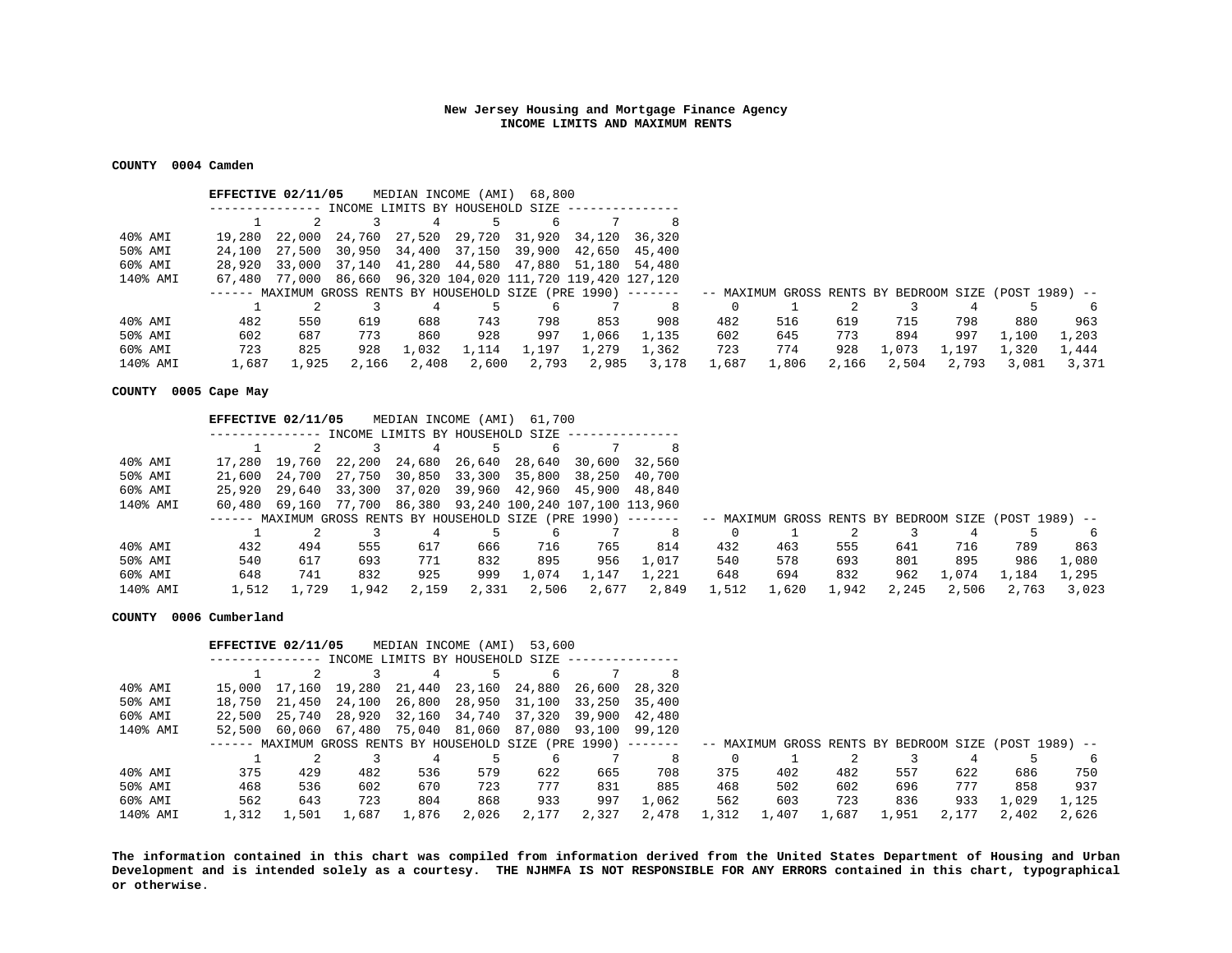## **COUNTY 0007 Essex**

|                            | EFFECTIVE 02/11/05                                               |        |       | MEDIAN INCOME (AMI)             |       | 80,300                                                        |       |               |       |       |       |                                                       |       |       |       |
|----------------------------|------------------------------------------------------------------|--------|-------|---------------------------------|-------|---------------------------------------------------------------|-------|---------------|-------|-------|-------|-------------------------------------------------------|-------|-------|-------|
|                            |                                                                  |        |       | INCOME LIMITS BY HOUSEHOLD SIZE |       |                                                               |       |               |       |       |       |                                                       |       |       |       |
|                            |                                                                  |        |       |                                 |       |                                                               |       | 8             |       |       |       |                                                       |       |       |       |
| 40% AMI                    | 22,480 25,680                                                    |        |       |                                 |       | 28,920 32,120 34,680 37,240                                   |       | 39,840 42,400 |       |       |       |                                                       |       |       |       |
| 50% AMI                    | 28,100                                                           | 32,100 |       |                                 |       | 36,150 40,150 43,350 46,550                                   |       | 49,800 53,000 |       |       |       |                                                       |       |       |       |
| 60% AMI                    | 33,720                                                           |        |       |                                 |       | 38,520 43,380 48,180 52,020 55,860                            |       | 59,760 63,600 |       |       |       |                                                       |       |       |       |
| 140% AMI                   |                                                                  |        |       |                                 |       | 78,680 89,880 101,220 112,420 121,380 130,340 139,440 148,400 |       |               |       |       |       |                                                       |       |       |       |
|                            | $-----$ MAXIMUM GROSS RENTS BY HOUSEHOLD SIZE (PRE 1990) $-----$ |        |       |                                 |       |                                                               |       |               |       |       |       | -- MAXIMUM GROSS RENTS BY BEDROOM SIZE (POST 1989) -- |       |       |       |
|                            |                                                                  |        |       |                                 |       |                                                               |       | 8             |       |       |       |                                                       |       |       | 6     |
| $40\text{\textdegree}$ AMI | 562                                                              | 642    | 723   | 803                             | 867   | 931                                                           | 996   | 1,060         | 562   | 602   | 723   | 835                                                   | 931   | 1,028 | 1,124 |
| 50% AMI                    | 702                                                              | 802    | 903   | 1,003                           | 1,083 | 1,163                                                         | 1,245 | 1,325         | 702   | 752   | 903   | 1,043                                                 | 1,163 | 1,285 | 1,405 |
| 60% AMI                    | 843                                                              | 963    | 1,084 | 1,204                           | 1,300 | 1,396                                                         | 1,494 | 1,590         | 843   | 903   | 1,084 | 1,252                                                 | 1,396 | 1,542 | 1,686 |
| 140% AMI                   | 1,967                                                            | 2,247  | 2,530 | 2,810                           | 3,034 | 3,258                                                         | 3,486 | 3,710         | 1,967 | 2,107 | 2,530 | 2,922                                                 | 3,258 | 3,598 | 3,934 |

#### **COUNTY 0008 Gloucester**

|                            | EFFECTIVE 02/11/05 |        |       |       |       | MEDIAN INCOME (AMI) 68,800                                  |       |                                                                                                                         |       |       |       |       |       |       |       |
|----------------------------|--------------------|--------|-------|-------|-------|-------------------------------------------------------------|-------|-------------------------------------------------------------------------------------------------------------------------|-------|-------|-------|-------|-------|-------|-------|
|                            |                    |        |       |       |       | INCOME LIMITS BY HOUSEHOLD SIZE                             |       |                                                                                                                         |       |       |       |       |       |       |       |
|                            |                    |        |       |       |       |                                                             |       |                                                                                                                         |       |       |       |       |       |       |       |
| 40% AMI                    | 19,280             | 22,000 |       |       |       | 24,760 27,520 29,720 31,920                                 |       | 34,120 36,320                                                                                                           |       |       |       |       |       |       |       |
| 50% AMI                    | 24,100             | 27,500 |       |       |       | 30,950 34,400 37,150 39,900                                 |       | 42,650 45,400                                                                                                           |       |       |       |       |       |       |       |
| 60% AMI                    | 28,920             | 33,000 |       |       |       | 37,140 41,280 44,580 47,880                                 |       | 51,180 54,480                                                                                                           |       |       |       |       |       |       |       |
| 140% AMI                   |                    |        |       |       |       | 67,480 77,000 86,660 96,320 104,020 111,720 119,420 127,120 |       |                                                                                                                         |       |       |       |       |       |       |       |
|                            |                    |        |       |       |       |                                                             |       | ------ MAXIMUM GROSS RENTS BY HOUSEHOLD SIZE (PRE 1990) -------   -- MAXIMUM GROSS RENTS BY BEDROOM SIZE (POST 1989) -- |       |       |       |       |       |       |       |
|                            |                    |        |       |       |       |                                                             |       | 8                                                                                                                       |       |       |       |       |       |       | 6     |
| $40\text{\textdegree}$ AMI | 482                | 550    | 619   | 688   | 743   | 798                                                         | 853   | 908                                                                                                                     | 482   | 516   | 619   | 715   | 798   | 880   | 963   |
| 50% AMI                    | 602                | 687    | 773   | 860   | 928   | 997                                                         | 1,066 | 1,135                                                                                                                   | 602   | 645   | 773   | 894   | 997   | 1,100 | 1,203 |
| 60% AMI                    | 723                | 825    | 928   | 1,032 | 1,114 | 1,197                                                       | 1,279 | 1,362                                                                                                                   | 723   | 774   | 928   | 1,073 | 1,197 | 1,320 | 1,444 |
| 140% AMI                   | 1,687              | 1,925  | 2,166 | 2,408 | 2,600 | 2,793                                                       | 2,985 | 3,178                                                                                                                   | 1,687 | 1,806 | 2,166 | 2,504 | 2,793 | 3,081 | 3,371 |

## **COUNTY 0009 Hudson**

|          |                     | EFFECTIVE 02/11/05                                              |        |       | MEDIAN INCOME                   | (AMI) | 53,800                                       |       |               |       |                                                       |       |       |       |       |       |
|----------|---------------------|-----------------------------------------------------------------|--------|-------|---------------------------------|-------|----------------------------------------------|-------|---------------|-------|-------------------------------------------------------|-------|-------|-------|-------|-------|
|          |                     |                                                                 |        |       | INCOME LIMITS BY HOUSEHOLD SIZE |       |                                              |       |               |       |                                                       |       |       |       |       |       |
|          |                     |                                                                 |        |       |                                 |       | 6                                            |       | 8             |       |                                                       |       |       |       |       |       |
|          | $40\textdegree$ AMI | 17,960                                                          | 20,520 |       | 23,080 25,640                   |       | 27,680 29,760                                |       | 31,800 33,840 |       |                                                       |       |       |       |       |       |
|          | 50% AMI             | 22,450                                                          | 25,650 |       | 28,850 32,050                   |       | 34,600 37,200                                |       | 39,750 42,300 |       |                                                       |       |       |       |       |       |
|          | 60% AMI             | 26,940 30,780                                                   |        |       |                                 |       | 34,620 38,460 41,520 44,640 47,700 50,760    |       |               |       |                                                       |       |       |       |       |       |
| 140% AMI |                     | 62,860 71,820                                                   |        |       |                                 |       | 80,780 89,740 96,880 104,160 111,300 118,440 |       |               |       |                                                       |       |       |       |       |       |
|          |                     | ------ MAXIMUM GROSS RENTS BY HOUSEHOLD SIZE (PRE 1990) ------- |        |       |                                 |       |                                              |       |               |       | -- MAXIMUM GROSS RENTS BY BEDROOM SIZE (POST 1989) -- |       |       |       |       |       |
|          |                     |                                                                 |        |       |                                 |       |                                              |       | 8             |       |                                                       |       |       |       |       | 6     |
|          | 40% AMI             | 449                                                             | 513    | 577   | 641                             | 692   | 744                                          | 795   | 846           | 449   | 481                                                   | 577   | 666   | 744   | 820   | 897   |
|          | 50% AMI             | 561                                                             | 641    | 721   | 801                             | 865   | 930                                          | 993   | 1,057         | 561   | 601                                                   | 721   | 833   | 930   | 1,025 | 1,121 |
|          | 60% AMI             | 673                                                             | 769    | 865   | 961                             | 1,038 | 1,116                                        | 1,192 | 1,269         | 673   | 721                                                   | 865   | 999   | 1,116 | 1,230 | 1,346 |
| 140% AMI |                     | 1,571                                                           | 1,795  | 2,019 | 2,243                           | 2,422 | 2,604                                        | 2,782 | 2,961         | 1,571 | 1,683                                                 | 2,019 | 2,332 | 2,604 | 2,871 | 3,140 |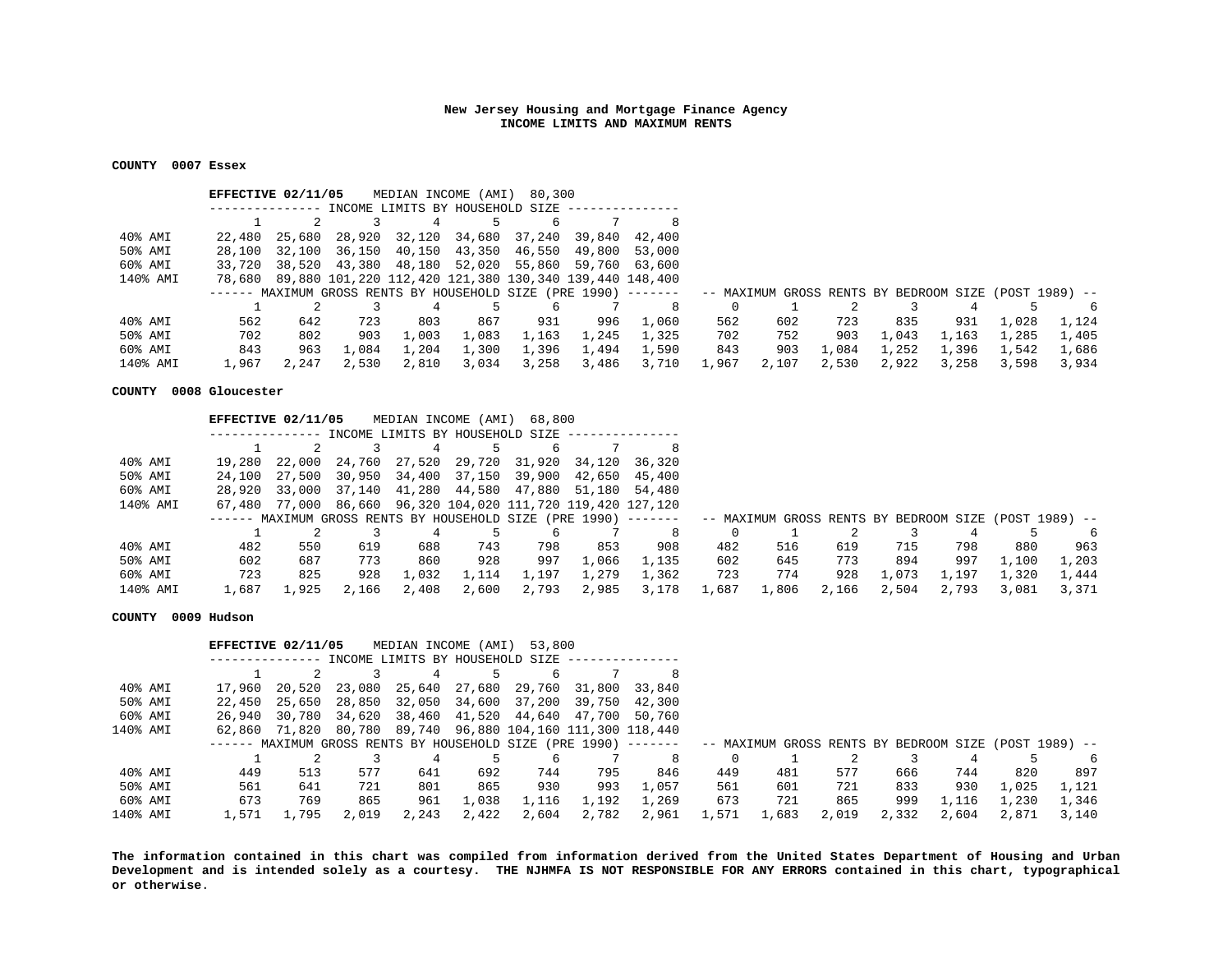## **COUNTY 0010 Hunterdon**

|                     | EFFECTIVE 02/11/05 |       |       | MEDIAN INCOME (AMI)             |       | 92,000                                                          |       |               |       |       |       |       |                                                       |       |       |
|---------------------|--------------------|-------|-------|---------------------------------|-------|-----------------------------------------------------------------|-------|---------------|-------|-------|-------|-------|-------------------------------------------------------|-------|-------|
|                     |                    |       |       | INCOME LIMITS BY HOUSEHOLD SIZE |       |                                                                 |       |               |       |       |       |       |                                                       |       |       |
|                     |                    |       |       |                                 |       |                                                                 |       |               |       |       |       |       |                                                       |       |       |
| $40\textdegree$ AMI | 25,760             |       |       |                                 |       | 29,440 33,120 36,800 39,760 42,680                              |       | 45,640 48,560 |       |       |       |       |                                                       |       |       |
| 50% AMI             |                    |       |       |                                 |       | 32,200 36,800 41,400 46,000 49,700 53,350                       |       | 57,050 60,700 |       |       |       |       |                                                       |       |       |
| 60% AMI             |                    |       |       |                                 |       | 38,640 44,160 49,680 55,200 59,640 64,020 68,460 72,840         |       |               |       |       |       |       |                                                       |       |       |
| 140% AMI            |                    |       |       |                                 |       | 90,160 103,040 115,920 128,800 139,160 149,380 159,740 169,960  |       |               |       |       |       |       |                                                       |       |       |
|                     |                    |       |       |                                 |       | ------ MAXIMUM GROSS RENTS BY HOUSEHOLD SIZE (PRE 1990) ------- |       |               |       |       |       |       | -- MAXIMUM GROSS RENTS BY BEDROOM SIZE (POST 1989) -- |       |       |
|                     |                    |       |       |                                 |       |                                                                 |       | 8             |       |       |       |       |                                                       |       | 6     |
| 40% AMI             | 644                | 736   | 828   | 920                             | 994   | 1,067                                                           | 1,141 | 1.214         | 644   | 690   | 828   | 957   | 1,067                                                 | 1.177 | 1,288 |
| 50% AMI             | 805                | 920   | 1,035 | 1,150                           | 1,242 | 1,333                                                           | 1,426 | 1,517         | 805   | 862   | 1,035 | 1,196 | 1,333                                                 | 1,471 | 1,610 |
| 60% AMI             | 966                | 1,104 | 1,242 | 1,380                           | 1,491 | 1,600                                                           | 1,711 | 1,821         | 966   | 1,035 | 1,242 | 1,435 | 1,600                                                 | 1,766 | 1,932 |
| 140% AMI            | 2,254              | 2,576 | 2,898 | 3,220                           | 3,479 | 3,734                                                           | 3,993 | 4,249         | 2,254 | 2,415 | 2,898 | 3,349 | 3,734                                                 | 4,121 | 4,508 |

#### **COUNTY 0011 Mercer**

|                            | EFFECTIVE 02/11/05 |               |       | MEDIAN INCOME (AMI)             |       | 83,800                                                               |       |                                                                                                                         |       |       |       |       |       |       |       |
|----------------------------|--------------------|---------------|-------|---------------------------------|-------|----------------------------------------------------------------------|-------|-------------------------------------------------------------------------------------------------------------------------|-------|-------|-------|-------|-------|-------|-------|
|                            |                    |               |       | INCOME LIMITS BY HOUSEHOLD SIZE |       |                                                                      |       |                                                                                                                         |       |       |       |       |       |       |       |
|                            |                    |               |       |                                 |       |                                                                      |       |                                                                                                                         |       |       |       |       |       |       |       |
| 40% AMI                    | 23,480             | 26,800        |       |                                 |       | 30,160 33,520 36,200 38,880                                          |       | 41,560 44,240                                                                                                           |       |       |       |       |       |       |       |
| 50% AMI                    |                    | 29,350 33,500 |       |                                 |       | 37,700 41,900 45,250 48,600                                          |       | 51,950 55,300                                                                                                           |       |       |       |       |       |       |       |
| 60% AMI                    | 35,220             |               |       |                                 |       | 40,200 45,240 50,280 54,300 58,320 62,340 66,360                     |       |                                                                                                                         |       |       |       |       |       |       |       |
| 140% AMI                   |                    |               |       |                                 |       | 82,180  93,800  105,560  117,320  126,700  136,080  145,460  154,840 |       |                                                                                                                         |       |       |       |       |       |       |       |
|                            |                    |               |       |                                 |       |                                                                      |       | ------ MAXIMUM GROSS RENTS BY HOUSEHOLD SIZE (PRE 1990) -------   -- MAXIMUM GROSS RENTS BY BEDROOM SIZE (POST 1989) -- |       |       |       |       |       |       |       |
|                            |                    |               |       |                                 |       |                                                                      |       | 8                                                                                                                       |       |       |       |       |       |       | -6    |
| $40\text{\textdegree}$ AMI | 587                | 670           | 754   | 838                             | 905   | 972                                                                  | 1,039 | 1,106                                                                                                                   | 587   | 628   | 754   | 871   | 972   | 1,072 | 1,173 |
| 50% AMI                    | 733                | 837           | 942   | 1,047                           | 1,131 | 1,215                                                                | 1,298 | 1,382                                                                                                                   | 733   | 785   | 942   | 1,089 | 1,215 | 1,340 | 1,466 |
| 60% AMI                    | 880                | 1,005         | 1,131 | 1,257                           | 1,357 | 1,458                                                                | 1,558 | 1,659                                                                                                                   | 880   | 942   | 1,131 | 1,307 | 1,458 | 1,608 | 1,759 |
| 140% AMI                   | 2,054              | 2,345         | 2,639 | 2,933                           | 3,167 | 3,402                                                                | 3,636 | 3,871                                                                                                                   | 2,054 | 2,199 | 2,639 | 3,050 | 3,402 | 3,753 | 4,106 |

## **COUNTY 0012 Middlesex**

|          |        | EFFECTIVE 02/11/05 |        | MEDIAN INCOME (AMI)             |       | 92,000                                                           |        |               |       |       |       |       |                                                       |       |       |
|----------|--------|--------------------|--------|---------------------------------|-------|------------------------------------------------------------------|--------|---------------|-------|-------|-------|-------|-------------------------------------------------------|-------|-------|
|          |        |                    |        | INCOME LIMITS BY HOUSEHOLD SIZE |       |                                                                  |        |               |       |       |       |       |                                                       |       |       |
|          |        |                    |        |                                 |       |                                                                  |        | 8             |       |       |       |       |                                                       |       |       |
| 40% AMI  | 25,760 | 29,440             | 33,120 | 36,800                          |       | 39,760 42,680                                                    |        | 45,640 48,560 |       |       |       |       |                                                       |       |       |
| 50% AMI  | 32,200 | 36,800             |        | 41,400 46,000                   |       | 49,700 53,350                                                    | 57.050 | 60.700        |       |       |       |       |                                                       |       |       |
| 60% AMI  |        |                    |        | 38,640 44,160 49,680 55,200     |       | 59,640 64,020                                                    |        | 68,460 72,840 |       |       |       |       |                                                       |       |       |
| 140% AMI |        |                    |        |                                 |       | 90,160 103,040 115,920 128,800 139,160 149,380 159,740 169,960   |        |               |       |       |       |       |                                                       |       |       |
|          |        |                    |        |                                 |       | $-----$ MAXIMUM GROSS RENTS BY HOUSEHOLD SIZE (PRE 1990) $-----$ |        |               |       |       |       |       | -- MAXIMUM GROSS RENTS BY BEDROOM SIZE (POST 1989) -- |       |       |
|          |        |                    |        |                                 |       |                                                                  |        | 8             |       |       |       |       |                                                       |       | 6     |
| 40% AMI  | 644    | 736                | 828    | 920                             | 994   | 1,067                                                            | 1,141  | 1,214         | 644   | 690   | 828   | 957   | 1,067                                                 | 1,177 | 1,288 |
| 50% AMI  | 805    | 920                | 1,035  | 1,150                           | 1,242 | 1,333                                                            | 1,426  | 1,517         | 805   | 862   | 1,035 | 1,196 | 1,333                                                 | 1,471 | 1,610 |
| 60% AMI  | 966    | 1,104              | 1,242  | 1,380                           | 1,491 | 1,600                                                            | 1,711  | 1,821         | 966   | 1,035 | 1,242 | 1,435 | 1,600                                                 | 1,766 | 1,932 |
| 140% AMI | 2,254  | 2,576              | 2,898  | 3,220                           | 3,479 | 3,734                                                            | 3,993  | 4,249         | 2,254 | 2,415 | 2,898 | 3,349 | 3,734                                                 | 4,121 | 4,508 |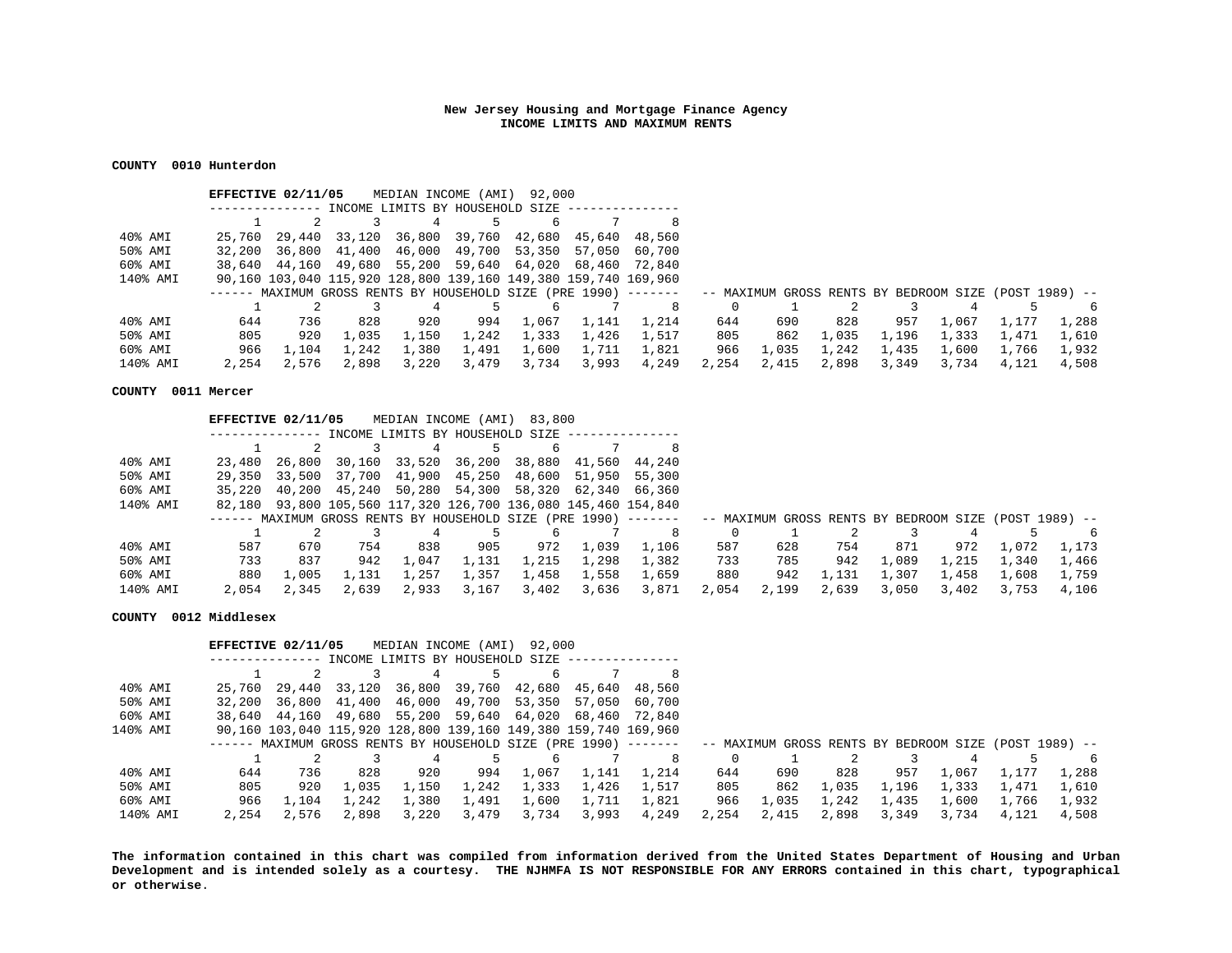## **COUNTY 0013 Monmouth**

|                     | EFFECTIVE 02/11/05 |        |       | MEDIAN INCOME (AMI)             |       | 78,200                                                          |       |               |       |       |       |       |                                                       |       |       |
|---------------------|--------------------|--------|-------|---------------------------------|-------|-----------------------------------------------------------------|-------|---------------|-------|-------|-------|-------|-------------------------------------------------------|-------|-------|
|                     |                    |        |       | INCOME LIMITS BY HOUSEHOLD SIZE |       |                                                                 |       |               |       |       |       |       |                                                       |       |       |
|                     |                    |        |       |                                 |       |                                                                 |       |               |       |       |       |       |                                                       |       |       |
| $40\textdegree$ AMI | 21,880 25,040      |        |       |                                 |       | 28,160 31,280 33,800 36,280                                     |       | 38,800 41,280 |       |       |       |       |                                                       |       |       |
| 50% AMI             |                    |        |       |                                 |       | 27,350 31,300 35,200 39,100 42,250 45,350                       |       | 48,500 51,600 |       |       |       |       |                                                       |       |       |
| 60% AMI             | 32,820             | 37,560 |       |                                 |       | 42,240 46,920 50,700 54,420                                     |       | 58,200 61,920 |       |       |       |       |                                                       |       |       |
| 140% AMI            |                    |        |       |                                 |       | 76,580 87,640 98,560 109,480 118,300 126,980 135,800 144,480    |       |               |       |       |       |       |                                                       |       |       |
|                     |                    |        |       |                                 |       | ------ MAXIMUM GROSS RENTS BY HOUSEHOLD SIZE (PRE 1990) ------- |       |               |       |       |       |       | -- MAXIMUM GROSS RENTS BY BEDROOM SIZE (POST 1989) -- |       |       |
|                     |                    |        |       |                                 |       |                                                                 |       | 8             |       |       |       |       |                                                       |       | 6     |
| 40% AMI             | 547                | 626    | 704   | 782                             | 845   | 907                                                             | 970   | 1.032         | 547   | 586   | 704   | 813   | 907                                                   | 1,001 | 1,094 |
| 50% AMI             | 683                | 782    | 880   | 977                             | 1,056 | 1,133                                                           | 1,212 | 1,290         | 683   | 733   | 880   | 1,016 | 1,133                                                 | 1,251 | 1,368 |
| 60% AMI             | 820                | 939    | 1,056 | 1,173                           | 1,267 | 1,360                                                           | 1,455 | 1,548         | 820   | 879   | 1,056 | 1,220 | 1,360                                                 | 1,501 | 1,642 |
| 140% AMI            | 1,914              | 2,191  | 2,464 | 2,737                           | 2,957 | 3,174                                                           | 3,395 | 3,612         | 1,914 | 2,052 | 2,464 | 2,847 | 3,174                                                 | 3,503 | 3,831 |

#### **COUNTY 0014 Morris**

|                            | EFFECTIVE 02/11/05 |       |       |                                 |       | MEDIAN INCOME (AMI) 80,300                                     |       |                                                                                                                         |       |       |       |       |       |       |       |
|----------------------------|--------------------|-------|-------|---------------------------------|-------|----------------------------------------------------------------|-------|-------------------------------------------------------------------------------------------------------------------------|-------|-------|-------|-------|-------|-------|-------|
|                            |                    |       |       | INCOME LIMITS BY HOUSEHOLD SIZE |       |                                                                |       |                                                                                                                         |       |       |       |       |       |       |       |
|                            |                    |       |       |                                 |       | 6                                                              |       | 8                                                                                                                       |       |       |       |       |       |       |       |
| 40% AMI                    |                    |       |       |                                 |       | 22,480  25,680  28,920  32,120  34,680  37,240  39,840  42,400 |       |                                                                                                                         |       |       |       |       |       |       |       |
| 50% AMI                    |                    |       |       |                                 |       | 28,100 32,100 36,150 40,150 43,350 46,550 49,800 53,000        |       |                                                                                                                         |       |       |       |       |       |       |       |
| 60% AMI                    | 33,720             |       |       |                                 |       | 38,520 43,380 48,180 52,020 55,860 59,760 63,600               |       |                                                                                                                         |       |       |       |       |       |       |       |
| 140% AMI                   |                    |       |       |                                 |       | 78,680 89,880 101,220 112,420 121,380 130,340 139,440 148,400  |       |                                                                                                                         |       |       |       |       |       |       |       |
|                            |                    |       |       |                                 |       |                                                                |       | ------ MAXIMUM GROSS RENTS BY HOUSEHOLD SIZE (PRE 1990) -------   -- MAXIMUM GROSS RENTS BY BEDROOM SIZE (POST 1989) -- |       |       |       |       |       |       |       |
|                            |                    |       |       |                                 |       |                                                                |       | 8                                                                                                                       |       |       |       |       |       |       | - 6   |
| $40\text{\textdegree}$ AMI | 562                | 642   | 723   | 803                             | 867   | 931                                                            | 996   | 1,060                                                                                                                   | 562   | 602   | 723   | 835   | 931   | 1,028 | 1,124 |
| 50% AMI                    | 702                | 802   | 903   | 1,003                           | 1,083 | 1,163                                                          | 1,245 | 1,325                                                                                                                   | 702   | 752   | 903   | 1,043 | 1,163 | 1,285 | 1,405 |
| 60% AMI                    | 843                | 963   | 1,084 | 1,204                           | 1,300 | 1,396                                                          | 1,494 | 1,590                                                                                                                   | 843   | 903   | 1,084 | 1,252 | 1,396 | 1,542 | 1,686 |
| 140% AMI                   | 1,967              | 2,247 | 2,530 | 2,810                           | 3,034 | 3,258                                                          | 3,486 | 3,710                                                                                                                   | 1,967 | 2,107 | 2,530 | 2,922 | 3,258 | 3,598 | 3,934 |

## **COUNTY 0015 Ocean**

|                            | EFFECTIVE 02/11/05 |               |       |                                 |       | MEDIAN INCOME (AMI) 78,200                                      |       |               |       |       |       |       |                                                       |       |       |
|----------------------------|--------------------|---------------|-------|---------------------------------|-------|-----------------------------------------------------------------|-------|---------------|-------|-------|-------|-------|-------------------------------------------------------|-------|-------|
|                            |                    |               |       | INCOME LIMITS BY HOUSEHOLD SIZE |       |                                                                 |       |               |       |       |       |       |                                                       |       |       |
|                            |                    |               |       | 4                               |       |                                                                 |       | 8             |       |       |       |       |                                                       |       |       |
| $40\textdegree$ AMI        | 21,880 25,040      |               |       |                                 |       | 28,160 31,280 33,800 36,280                                     |       | 38,800 41,280 |       |       |       |       |                                                       |       |       |
| 50% AMI                    |                    | 27,350 31,300 |       | 35,200 39,100                   |       | 42,250 45,350                                                   |       | 48,500 51,600 |       |       |       |       |                                                       |       |       |
| 60% AMI                    |                    | 32,820 37,560 |       |                                 |       | 42,240 46,920 50,700 54,420                                     |       | 58,200 61,920 |       |       |       |       |                                                       |       |       |
| 140% AMI                   |                    |               |       |                                 |       | 76,580 87,640 98,560 109,480 118,300 126,980 135,800 144,480    |       |               |       |       |       |       |                                                       |       |       |
|                            |                    |               |       |                                 |       | ------ MAXIMUM GROSS RENTS BY HOUSEHOLD SIZE (PRE 1990) ------- |       |               |       |       |       |       | -- MAXIMUM GROSS RENTS BY BEDROOM SIZE (POST 1989) -- |       |       |
|                            |                    |               |       |                                 |       |                                                                 |       | 8             |       |       |       |       |                                                       |       | 6     |
| $40\text{\textdegree}$ AMI | 547                | 626           | 704   | 782                             | 845   | 907                                                             | 970   | 1,032         | 547   | 586   | 704   | 813   | 907                                                   | 1,001 | 1,094 |
| 50% AMI                    | 683                | 782           | 880   | 977                             | 1,056 | 1,133                                                           | 1,212 | 1,290         | 683   | 733   | 880   | 1,016 | 1,133                                                 | 1,251 | 1,368 |
| 60% AMI                    | 820                | 939           | 1,056 | 1,173                           | 1,267 | 1,360                                                           | 1,455 | 1,548         | 820   | 879   | 1,056 | 1,220 | 1,360                                                 | 1,501 | 1,642 |
| 140% AMI                   | 1,914              | 2,191         | 2,464 | 2,737                           | 2,957 | 3,174                                                           | 3,395 | 3,612         | 1,914 | 2,052 | 2,464 | 2,847 | 3,174                                                 | 3.503 | 3,831 |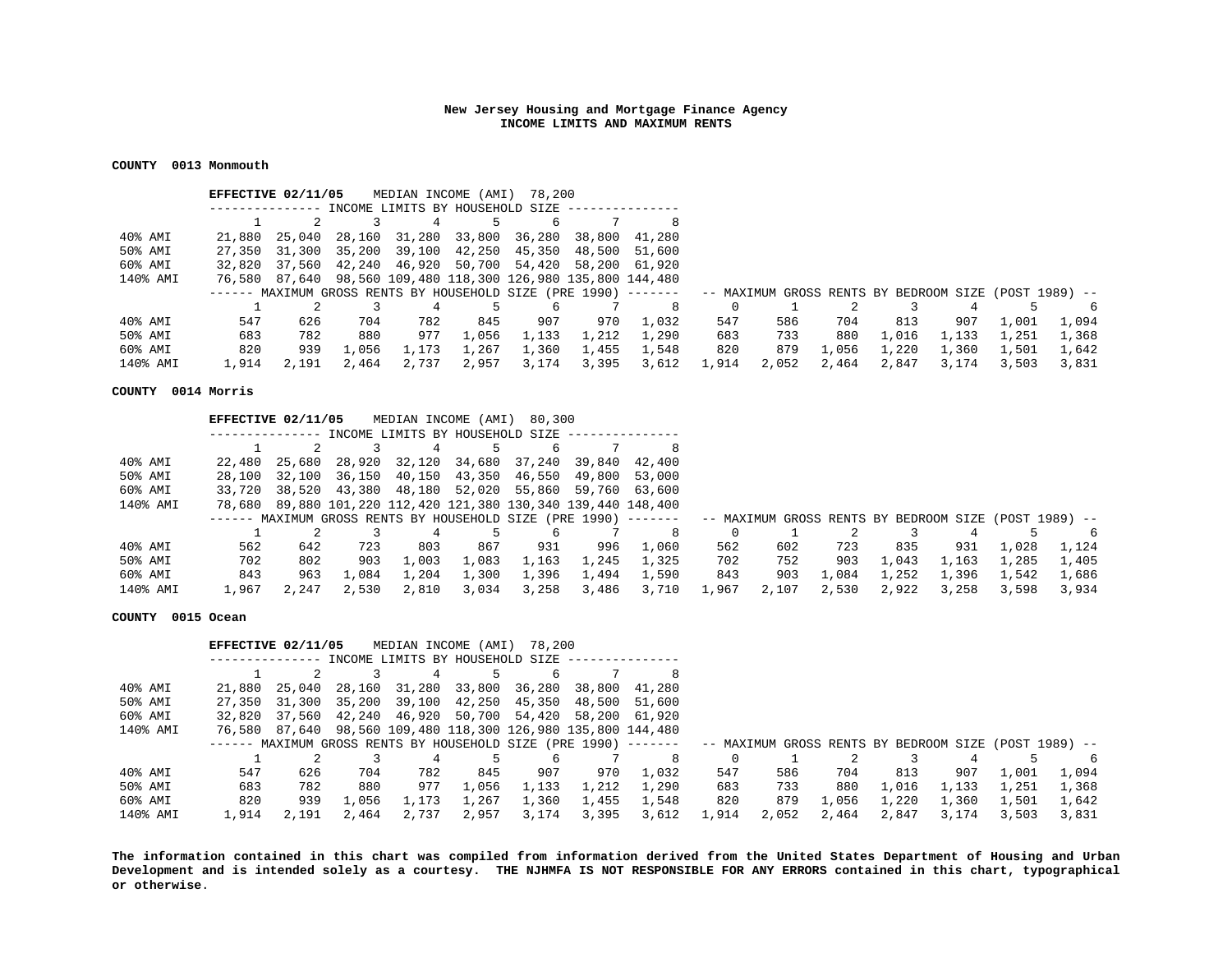## **COUNTY 0016 Passaic**

|          | EFFECTIVE 02/11/05 |               |       | MEDIAN INCOME (AMI)             |       | 83,500                                                               |       |                                                                                                                         |       |       |       |       |       |       |       |
|----------|--------------------|---------------|-------|---------------------------------|-------|----------------------------------------------------------------------|-------|-------------------------------------------------------------------------------------------------------------------------|-------|-------|-------|-------|-------|-------|-------|
|          |                    |               |       | INCOME LIMITS BY HOUSEHOLD SIZE |       |                                                                      |       |                                                                                                                         |       |       |       |       |       |       |       |
|          |                    |               |       |                                 |       |                                                                      |       | 8                                                                                                                       |       |       |       |       |       |       |       |
| 40% AMI  | 23,400             | 26,720        |       |                                 |       | 30,080 33,400 36,080 38,760 41,400 44,080                            |       |                                                                                                                         |       |       |       |       |       |       |       |
| 50% AMI  |                    | 29,250 33,400 |       |                                 |       | 37,600 41,750 45,100 48,450                                          |       | 51,750 55,100                                                                                                           |       |       |       |       |       |       |       |
| 60% AMI  | 35,100             |               |       |                                 |       | 40,080 45,120 50,100 54,120 58,140 62,100 66,120                     |       |                                                                                                                         |       |       |       |       |       |       |       |
| 140% AMI |                    |               |       |                                 |       | 81,900  93,520  105,280  116,900  126,280  135,660  144,900  154,280 |       |                                                                                                                         |       |       |       |       |       |       |       |
|          |                    |               |       |                                 |       |                                                                      |       | ------ MAXIMUM GROSS RENTS BY HOUSEHOLD SIZE (PRE 1990) -------   -- MAXIMUM GROSS RENTS BY BEDROOM SIZE (POST 1989) -- |       |       |       |       |       |       |       |
|          |                    |               |       |                                 |       |                                                                      |       | 8                                                                                                                       |       |       |       |       |       |       | 6     |
| 40% AMI  | 585                | 668           | 752   | 835                             | 902   | 969                                                                  | 1,035 | 1,102                                                                                                                   | 585   | 626   | 752   | 868   | 969   | 1,068 | 1,169 |
| 50% AMI  | 731                | 835           | 940   | 1,043                           | 1,127 | 1,211                                                                | 1,293 | 1,377                                                                                                                   | 731   | 783   | 940   | 1,085 | 1,211 | 1,335 | 1,461 |
| 60% AMI  | 877                | 1,002         | 1,128 | 1,252                           | 1,353 | 1,453                                                                | 1,552 | 1,653                                                                                                                   | 877   | 939   | 1,128 | 1,302 | 1,453 | 1,602 | 1,753 |
| 140% AMI | 2,047              | 2,338         | 2,632 | 2,922                           | 3,157 | 3,391                                                                | 3,622 | 3,857                                                                                                                   | 2,047 | 2,192 | 2,632 | 3,039 | 3,391 | 3,739 | 4,091 |

## **COUNTY 0017 Salem**

|                            | EFFECTIVE 02/11/05 |        |       |       |       | MEDIAN INCOME (AMI) 68,800                                  |       |                                                                                                                         |       |       |       |       |       |       |       |
|----------------------------|--------------------|--------|-------|-------|-------|-------------------------------------------------------------|-------|-------------------------------------------------------------------------------------------------------------------------|-------|-------|-------|-------|-------|-------|-------|
|                            |                    |        |       |       |       | INCOME LIMITS BY HOUSEHOLD SIZE                             |       |                                                                                                                         |       |       |       |       |       |       |       |
|                            |                    |        |       |       |       |                                                             |       |                                                                                                                         |       |       |       |       |       |       |       |
| 40% AMI                    | 19,280             | 22,000 |       |       |       | 24,760 27,520 29,720 31,920                                 |       | 34,120 36,320                                                                                                           |       |       |       |       |       |       |       |
| 50% AMI                    | 24,100             | 27,500 |       |       |       | 30,950 34,400 37,150 39,900                                 |       | 42,650 45,400                                                                                                           |       |       |       |       |       |       |       |
| 60% AMI                    | 28,920             | 33,000 |       |       |       | 37,140 41,280 44,580 47,880                                 |       | 51,180 54,480                                                                                                           |       |       |       |       |       |       |       |
| 140% AMI                   |                    |        |       |       |       | 67,480 77,000 86,660 96,320 104,020 111,720 119,420 127,120 |       |                                                                                                                         |       |       |       |       |       |       |       |
|                            |                    |        |       |       |       |                                                             |       | ------ MAXIMUM GROSS RENTS BY HOUSEHOLD SIZE (PRE 1990) -------   -- MAXIMUM GROSS RENTS BY BEDROOM SIZE (POST 1989) -- |       |       |       |       |       |       |       |
|                            |                    |        |       |       |       |                                                             |       | 8                                                                                                                       |       |       |       |       |       |       | 6     |
| $40\text{\textdegree}$ AMI | 482                | 550    | 619   | 688   | 743   | 798                                                         | 853   | 908                                                                                                                     | 482   | 516   | 619   | 715   | 798   | 880   | 963   |
| 50% AMI                    | 602                | 687    | 773   | 860   | 928   | 997                                                         | 1,066 | 1,135                                                                                                                   | 602   | 645   | 773   | 894   | 997   | 1,100 | 1,203 |
| 60% AMI                    | 723                | 825    | 928   | 1,032 | 1,114 | 1,197                                                       | 1,279 | 1,362                                                                                                                   | 723   | 774   | 928   | 1,073 | 1,197 | 1,320 | 1,444 |
| 140% AMI                   | 1,687              | 1,925  | 2,166 | 2,408 | 2,600 | 2,793                                                       | 2,985 | 3,178                                                                                                                   | 1,687 | 1,806 | 2,166 | 2,504 | 2,793 | 3,081 | 3,371 |

#### **COUNTY 0018 Somerset**

|          | EFFECTIVE 02/11/05 |        |       |                                 |       | MEDIAN INCOME (AMI) 92,000                                     |        |                                                                                                                        |       |       |       |       |       |       |       |
|----------|--------------------|--------|-------|---------------------------------|-------|----------------------------------------------------------------|--------|------------------------------------------------------------------------------------------------------------------------|-------|-------|-------|-------|-------|-------|-------|
|          |                    |        |       | INCOME LIMITS BY HOUSEHOLD SIZE |       |                                                                |        |                                                                                                                        |       |       |       |       |       |       |       |
|          |                    |        |       | 4                               |       |                                                                |        | 8                                                                                                                      |       |       |       |       |       |       |       |
| 40% AMI  | 25,760             | 29,440 |       | 33,120 36,800                   |       | 39,760 42,680                                                  |        | 45,640 48,560                                                                                                          |       |       |       |       |       |       |       |
| 50% AMI  | 32,200             | 36,800 |       | 41,400 46,000                   |       | 49,700 53,350                                                  | 57,050 | 60,700                                                                                                                 |       |       |       |       |       |       |       |
| 60% AMI  |                    |        |       |                                 |       | 38,640 44,160 49,680 55,200 59,640 64,020                      |        | 68,460 72,840                                                                                                          |       |       |       |       |       |       |       |
| 140% AMI |                    |        |       |                                 |       | 90,160 103,040 115,920 128,800 139,160 149,380 159,740 169,960 |        |                                                                                                                        |       |       |       |       |       |       |       |
|          |                    |        |       |                                 |       |                                                                |        | ------ MAXIMUM GROSS RENTS BY HOUSEHOLD SIZE (PRE 1990) ------- - - MAXIMUM GROSS RENTS BY BEDROOM SIZE (POST 1989) -- |       |       |       |       |       |       |       |
|          |                    |        |       |                                 |       |                                                                |        | 8                                                                                                                      |       |       |       |       |       |       | 6     |
| 40% AMI  | 644                | 736    | 828   | 920                             | 994   | 1,067                                                          | 1,141  | 1,214                                                                                                                  | 644   | 690   | 828   | 957   | 1,067 | 1,177 | 1,288 |
| 50% AMI  | 805                | 920    | 1,035 | 1,150                           | 1,242 | 1,333                                                          | 1,426  | 1,517                                                                                                                  | 805   | 862   | 1,035 | 1,196 | 1,333 | 1,471 | 1,610 |
| 60% AMI  | 966                | 1,104  | 1,242 | 1,380                           | 1,491 | 1,600                                                          | 1,711  | 1,821                                                                                                                  | 966   | 1,035 | 1,242 | 1,435 | 1,600 | 1,766 | 1,932 |
| 140% AMI | 2,254              | 2,576  | 2,898 | 3,220                           | 3,479 | 3,734                                                          | 3,993  | 4,249                                                                                                                  | 2,254 | 2,415 | 2,898 | 3,349 | 3,734 | 4,121 | 4,508 |